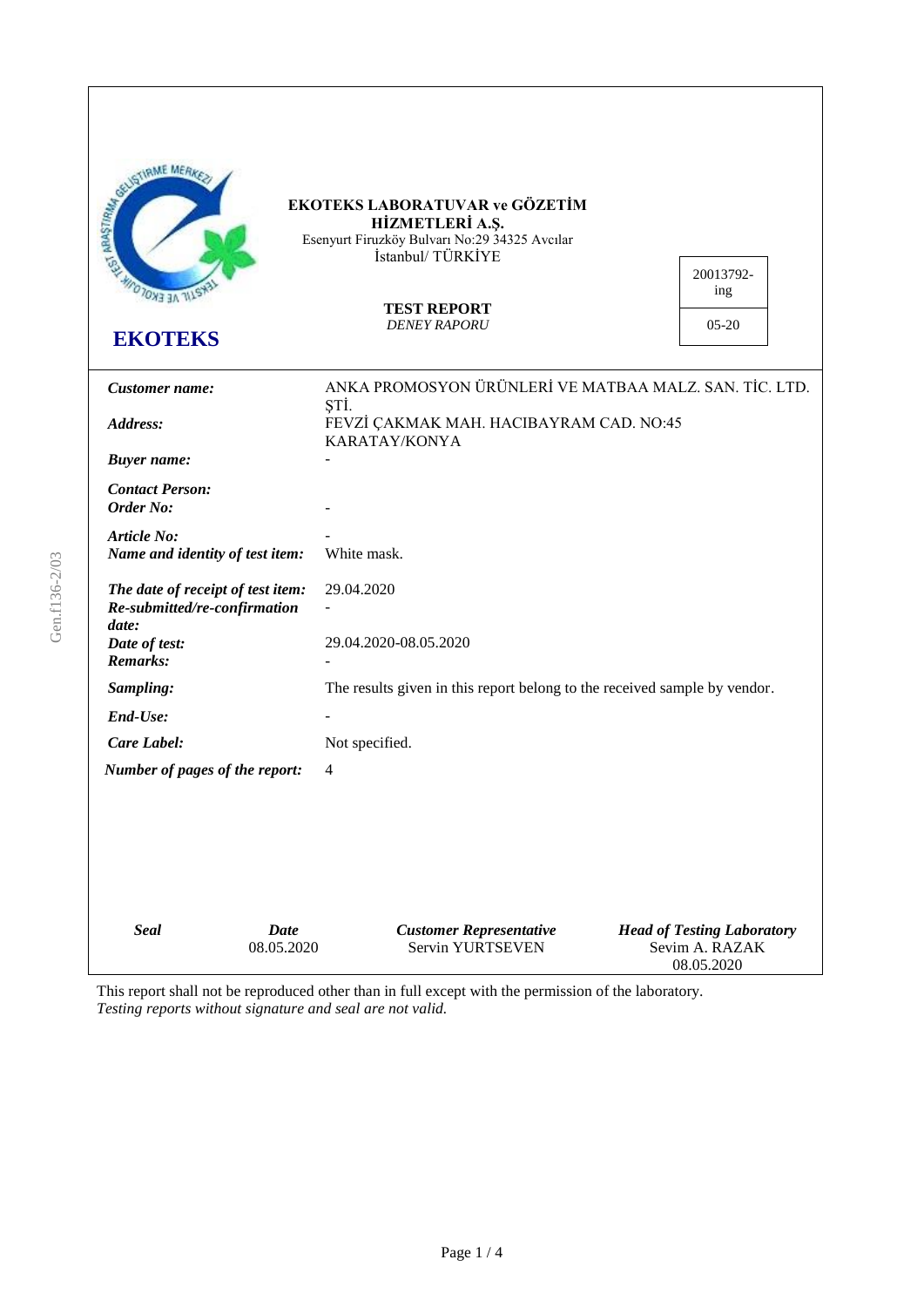## **EKOTEKS LABORATUVAR ve GÖZETİM HİZMETLERİ A.Ş.**

| 20013792-<br>1ng |  |
|------------------|--|
| 05-20            |  |

| <b>REQUIRED TESTS</b>                                                                                 | <b>RESULT</b> | <b>COMMENTS</b> |  |
|-------------------------------------------------------------------------------------------------------|---------------|-----------------|--|
|                                                                                                       |               |                 |  |
| MICROBIOLOGICAL TESTS                                                                                 |               |                 |  |
| (1)<br><b>Bacterial Filtration Efficiency-BFE</b>                                                     | P             | Type II         |  |
| Microbial Cleanliness(Bioburden) <sup>(2)</sup>                                                       | P             |                 |  |
| PHYSICAL PROPERTIES                                                                                   |               |                 |  |
| Breathability(Differential Pressure) <sup>(3)</sup>                                                   | P             |                 |  |
| P: Pass                                                                                               |               |                 |  |
| F: Fail                                                                                               |               |                 |  |
| R: Refer to retailer technologist.                                                                    |               |                 |  |
| $^{(1)}$ Test results were evaluated according to EN 14683:2019+AC:2019 Annex-B/Table-1)limit values  |               |                 |  |
| $^{(2)}$ Test results were evaluated according to EN ISO 11737-1:2018 limit values                    |               |                 |  |
| $^{(3)}$ Test results were evaluated according to EN 14683:2019+AC:2019 Annex -C/Table-1 limit values |               |                 |  |
|                                                                                                       |               |                 |  |

REMARK: Original samples are kept for 3 months and all technical records are kept for 5 years unless otherwise specified.If requested, measurement uncertainty will be reported. But unless otherwise specified, measurement uncertainty is not considered while stating compliance with specification or limit values The reported uncertainty is based on a standard uncertainty multiplied by a coverage factor k=2, providing a level of confidence of approximately 95 %. Tests marked (\*) in this report are not included in the accreditation schedule.



This report shall not be reproduced other than in full except with the permission of the laboratory. *Testing reports without signature and seal are not valid.*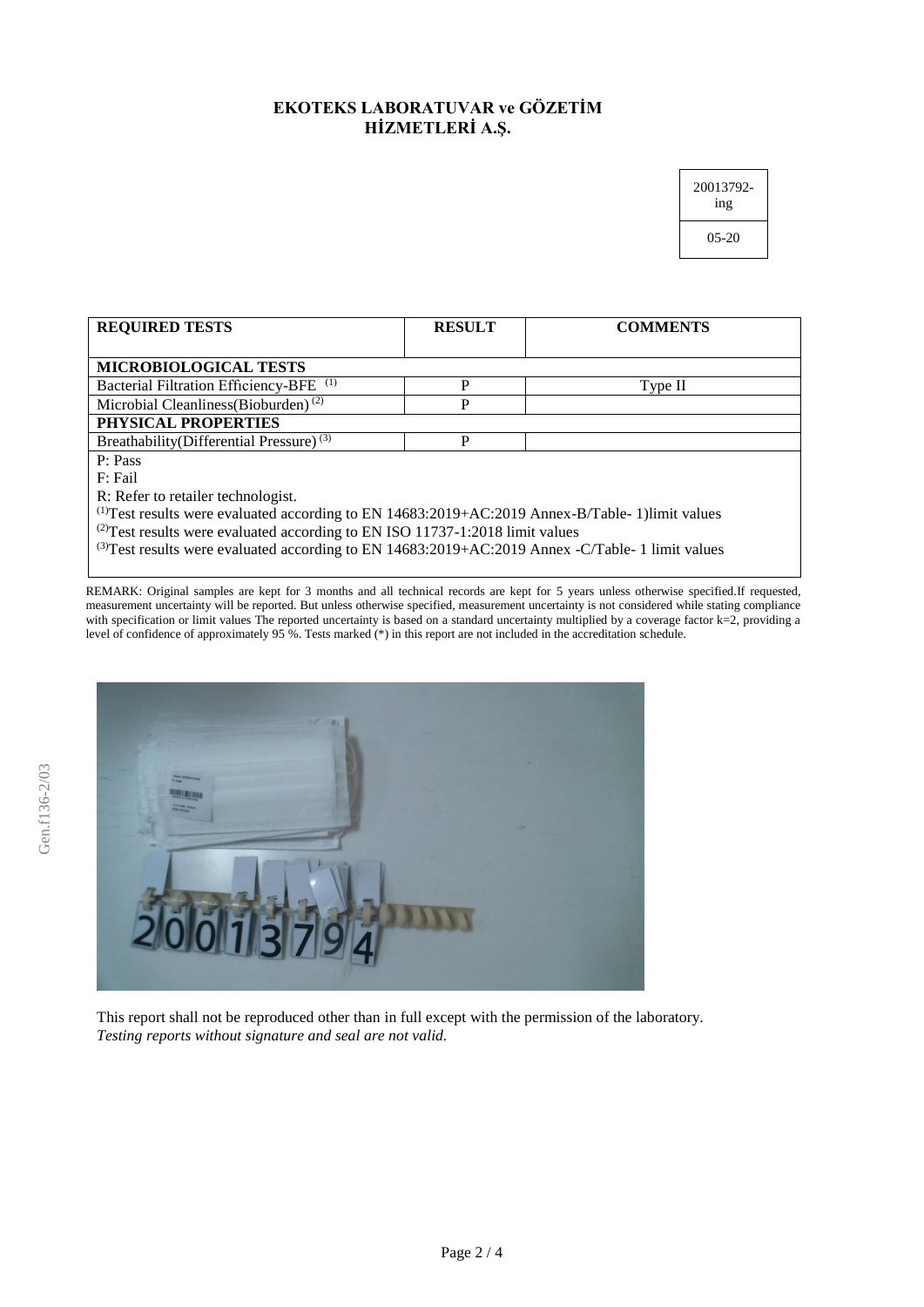#### **EKOTEKS LABORATUVAR ve GÖZETİM HİZMETLERİ A.Ş.**

20013792 ing 05-20

## **TEST RESULTS**

## **BACTERIAL FILTRATION EFFICIENCY (BFE)**

Test Metod: EKOTEKS 70 (In-House Method-Bacterial Filtration Efficiency Testing –BFE /Ref: EN 14683:2019+AC:2019 Medical Face Masks,Requirements and Test Methods (\*)

A specimen of the mask material is clamped between a impactor and an aerosol chamber. An aerosol of Staphylococcus aureus is introduced into the aerosol chamber and drawn through the mask material and the impactor under vacuum. The bacterial filtration efficiency of the mask is given by the number of colony forming units passing through the medical face mask material expressed as a percentage of the number of colony forming units present in the challenge aerosol.

| <b>Test Flow Rate</b>             | 28,3 L/min                               |
|-----------------------------------|------------------------------------------|
| <b>Test Flow Time</b>             | 2 minute                                 |
| <b>Sample Sizes</b>               | 5 pieces mask                            |
| Microorganism                     | Staphylococcus aureus ATCC 6538          |
| Bacterial concentration (cfu/ ml) | $5x105$ cfu/ ml                          |
| incubation conditions             | 24 hour, $35^{\circ}$ C ± 2 $^{\circ}$ C |
| Positive control sample average   | $1.7x103$ cfu/ ml                        |
| of number of Bacteria (C)         |                                          |

|                              | <b>RESULTS</b>                                                  |                                                |                                      |
|------------------------------|-----------------------------------------------------------------|------------------------------------------------|--------------------------------------|
| <b>Number of Test Sample</b> | <b>Test Sample (T)</b><br><b>Number of Bacteria</b><br>(cfu/ml) | <b>Bacterial Filtration</b><br>Efficiency (%B) | <b>Requirement</b><br><b>BFE (%)</b> |
|                              | 40                                                              | %98.0                                          | Type $l \geq 95$                     |
| 2                            | 39                                                              | %98.1                                          | Type II ≥98                          |
| 3                            | 39                                                              | %98.1                                          |                                      |
|                              | 38                                                              | %98.1                                          |                                      |
| 5                            | 37                                                              | %98.2                                          |                                      |

*cfu: Colony-forming unit*

B= ( C-T ) / C x 100

%B: Bacterial Filtration Efficiency

C: is the mean of the total plate counts for the two positive control runs

T: is the total plate count for the test specimen